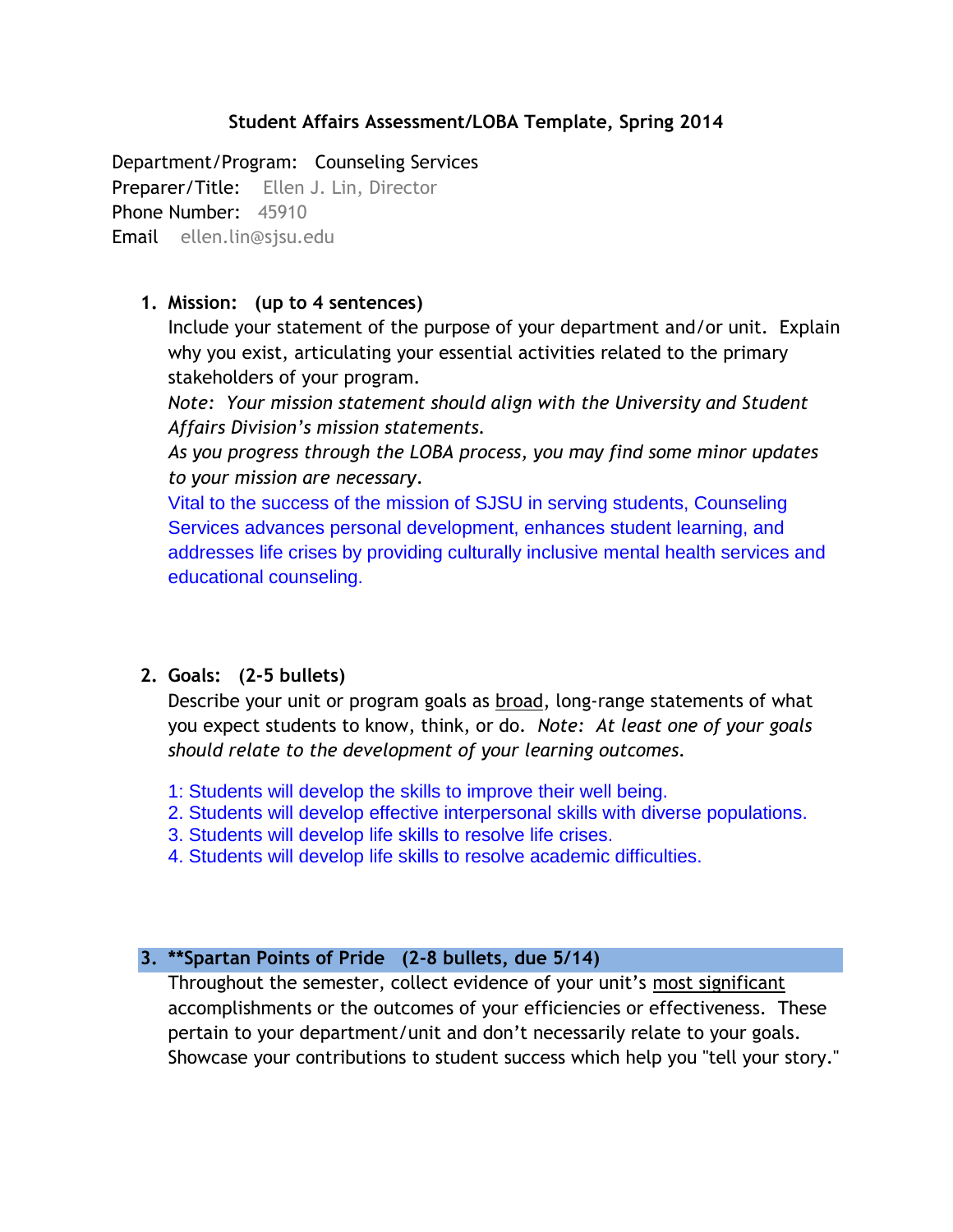- Personal Counseling and Case Management Services
	- o Despite the complexities of students' struggles, their ratings of personal counseling effectiveness have consistently been extremely high (e.g., averaging above 4.6 out of 5 for all items)
		- My session(s) have been helping me to be a better student=4.6
		- Helped me resolve some of my problems=4.6
		- **Helped me understand my issues=4.8**
- Educational Counseling
	- o Student rating of educational counseling effectiveness have also consistently been extremely high (e.g., averaging above 4.5 out of 5 for all items):
		- Was helpful in explaining University policies and procedures=4.6
		- **Helped me with making decisions or provided me with more** information so I could make the decision later=4.9
		- Assisted me with developing reasonable educational goals=4.9
- Group Counseling
	- o In the last few years, we have consistently offered more than 8 groups per year. Typically, only about 1 per semester are not successful in continuing because of lack of membership. Evaluations have also consistently been very high (typically 4s or 5s, also out of 5-point Likert Scale).
- **4. \*\*Professional Leadership/Community Engagement (0-8 bullets, due 5/14)** As appropriate to your unit, illustrate major leadership, projects, or creative contributions to your field or profession, on and off campus.

The following are not inclusive but a sample of all of our leadership contributions:

- Advancing the Profession and Field:
	- o On campus: President of CFA SJSU Chapter; Academic senators; Campus Climate Committee; academic senate committees; Racial Discrimination Task Force; WASC Committee; Annual year-long training of doctoral clinicians and master's level interns; Multicultural Training Day (annual regional conference attended by 75 people each year); certified by CA Board of Psychology as Continuing Education provider site; Sexual Assault Prevention Conference; student research projects.
	- o Off campus: Chair of Multicultural Concerns Commission of NACADA (National Academic Advising Assoc); Standing Committee member of NIMH (National Institute of Mental Health); Peer Reviewer for SAMHSA (Substance Abuse and Mental Health Services Administration); Ad Hoc Editor for The Counseling Psychologist (top-tier, peer-reviewed journal);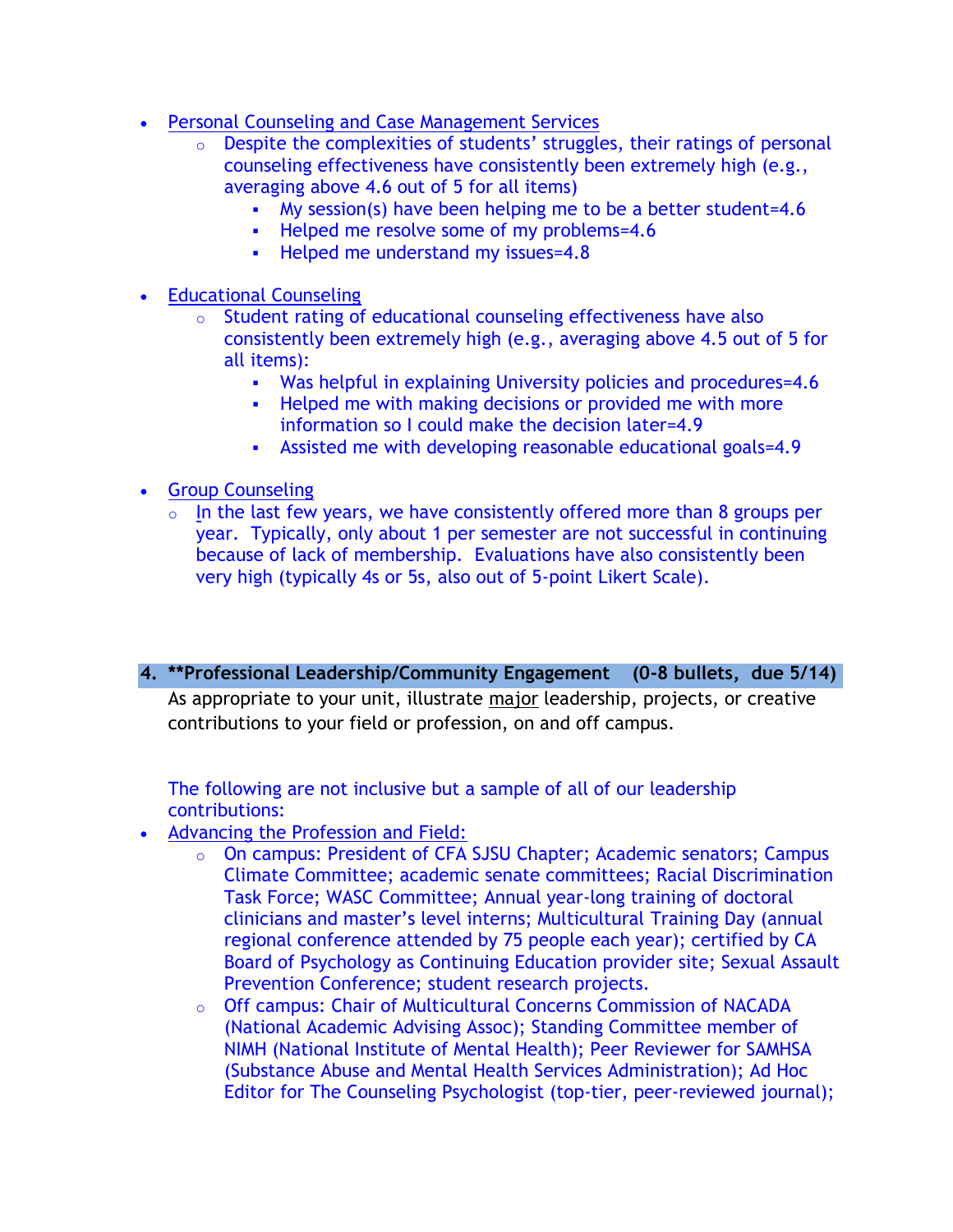Member of the Bargaining Team for CFA; CFA Chapter President Rep - North for Statewide Board or Directors

- Contributing towards the community's wellness (e.g. workshops, presentations, trainings, consultations):
	- o CSU systemwide Creating a Thousand Light suicide intervention awareness event.
	- o Off campus: National and regional conference presentations, Workshops to the Community;
	- $\circ$  On campus: Mental health training/workshops to faculty and staffs, e.g., Mental Health First Aid; ASIST (Applied Suicide Intervention Skills Training), QPR (Question, Persuade, Refer) Suicide Intervention Training; national APA accredited predoctoral internship training program; First generation programming (orientation, family night, support group); Mental Health Ambassadors programs; Peers In Pride (LGBT Peer Mentors).

## **5. Utilization Assessment Activities, 2013-14**

List only the titles of the utilization assessments (Program/Activity Assessed) are considering including in your 5/14 report to help you further "tell your story." These can include: numbers served, brochures produced, workshops delivered, attendance, use of facilities, etc. you usually conduct throughout the academic year. You are not being asked to add new ones!

Finish the remainder of the categories later when completing the final 5/14 report.

| Program/Activi<br>ty Assesssed | Assessme<br>nt<br><b>Type</b> | Populatio Collectio<br>n                                        | n<br><b>Timefram</b><br>е | <b>Findings</b>                                                                                                            |
|--------------------------------|-------------------------------|-----------------------------------------------------------------|---------------------------|----------------------------------------------------------------------------------------------------------------------------|
| e.g.<br>Center Walk-<br>ins    | <b>Visual</b><br>Count        | <b>SJSU</b><br>Students,<br>Faculty,<br>Staff,<br>Communi<br>ty | Two<br><b>Semesters</b>   | Tuesday's are our most<br>popular day                                                                                      |
| <b>Stress</b>                  | <b>Visual</b>                 | <b>SJSU</b>                                                     | Two                       | Seven                                                                                                                      |
| management<br>workshop         | Count                         | <b>Students</b>                                                 | semesters                 | stress management/reduc<br>tion workshops given this<br>past year, with 111<br>attendees, 93 of whom<br>completed workshop |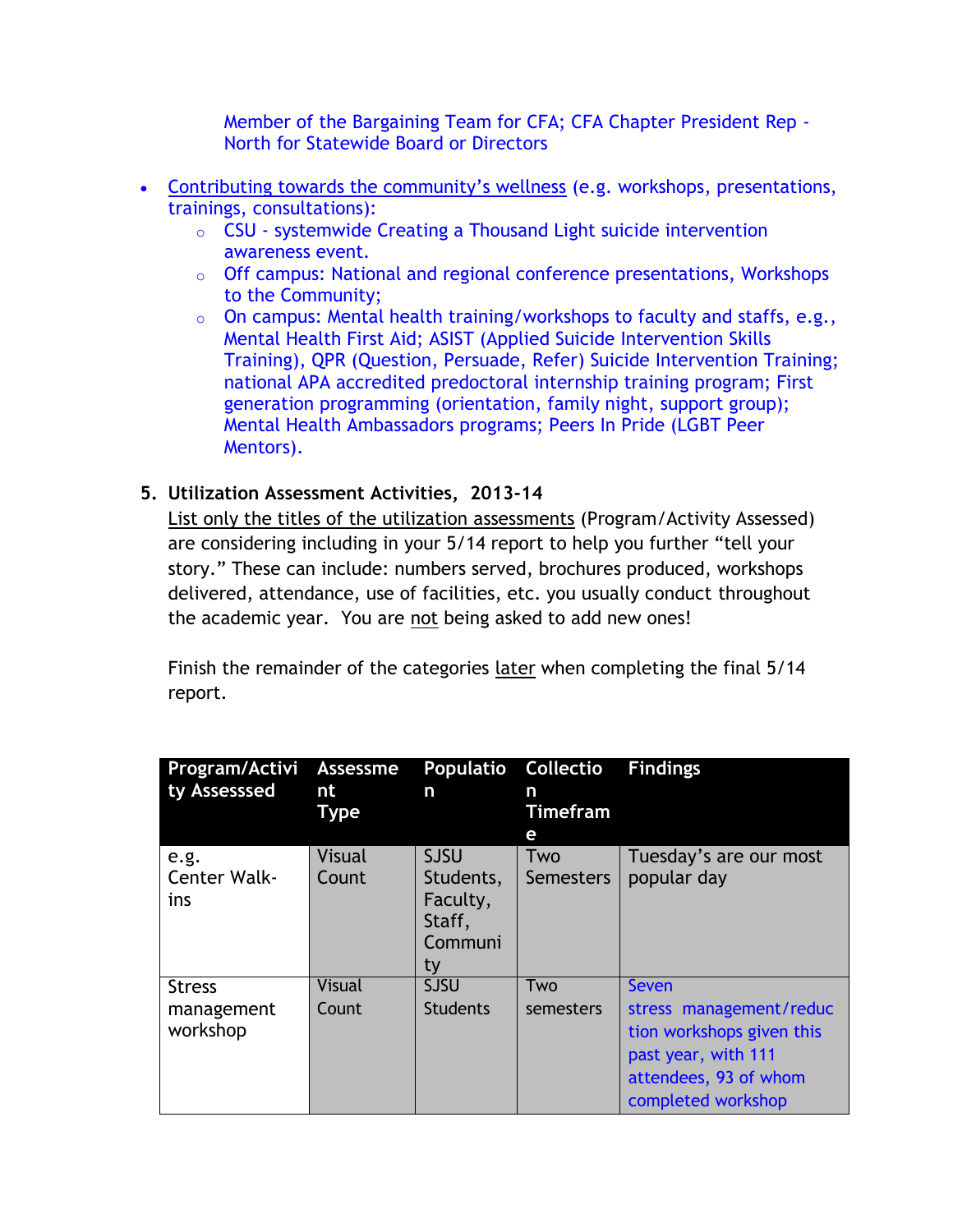|                                                                                                       |  | evaluations                                                                                                                                                                                                                                                                                                                                                                                                                            |
|-------------------------------------------------------------------------------------------------------|--|----------------------------------------------------------------------------------------------------------------------------------------------------------------------------------------------------------------------------------------------------------------------------------------------------------------------------------------------------------------------------------------------------------------------------------------|
| Appointments<br>at Counseling<br>Services for<br>individual,<br>couples and/or<br>group<br>counseling |  | For 2013-2014, CS<br>offered 7,870<br>appointments to<br>students and served<br>1,899 unique students<br>who came in for<br>individual, couples<br>and/or group counseling.<br>Of these students, 803 of<br>are 1 <sup>st</sup> generation<br>college students; 190 are<br>on academic probation;<br>821 reported that their<br>financial situation is<br>"often" or "always<br>stressful"; 1,263 have<br>never used CS<br>previously. |
| Workshops and<br>outreaches                                                                           |  | In addition to individual,<br>couples, and group<br>counseling, CS personnel<br>outreached to over 7,500<br>students through<br>workshops, classroom<br>presentations, and<br>providing consultation<br>services at satellite<br>offices.                                                                                                                                                                                              |
|                                                                                                       |  |                                                                                                                                                                                                                                                                                                                                                                                                                                        |
|                                                                                                       |  |                                                                                                                                                                                                                                                                                                                                                                                                                                        |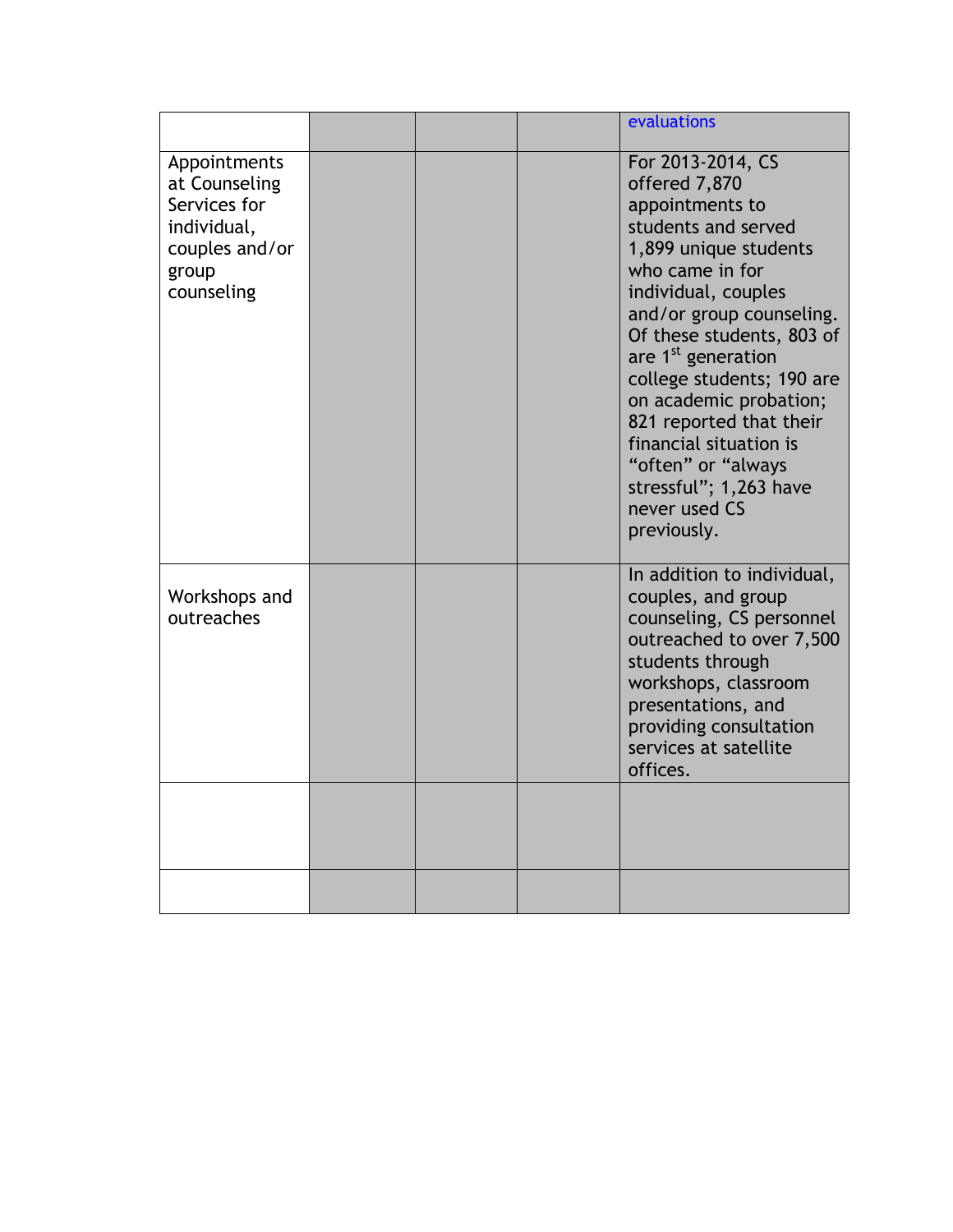## **6. Satisfaction Assessment Activities, 2013-14**

List only the titles of the satisfaction assessments (Program/Activity Assessed) you typically conduct throughout the year that you may consider including in the 5/14 report to help you further "tell your story." You are not being asked to add new ones!

Finish the remainder of the categories later when completing the final 5/14 report.

| <b>Program/Activity</b><br><b>Assessed</b> | <b>Assessment</b><br>Type                                                 | <b>Collection</b><br><b>Timeframe</b>                                                                                   | <b>Findings</b>                                                                                                                                                                                                                                                                                                                |
|--------------------------------------------|---------------------------------------------------------------------------|-------------------------------------------------------------------------------------------------------------------------|--------------------------------------------------------------------------------------------------------------------------------------------------------------------------------------------------------------------------------------------------------------------------------------------------------------------------------|
| e.g. Workshop                              | Post event<br>evaluation                                                  | End of Workshop                                                                                                         | 98% of the<br>students were<br>satisfied with the<br>workshop                                                                                                                                                                                                                                                                  |
| <b>Stress Management</b><br>Workshops      | Post workshop<br>evaluation                                               | End of<br>workshop                                                                                                      | 93 attendees<br>completed<br>evaluations for the<br><b>Stress Management</b><br>workshops this past<br>academic year. On<br>a 5-point Likert<br>scale with 5 being<br><b>Strongly Agree, the</b><br>average rating for<br>the item<br>"Information was<br>useful in helping<br>me to be successful<br>in college" was<br>4.03. |
| Counseling<br><b>Effectiveness</b>         | <b>Student Opinion</b><br>of Counseling<br><b>Effectiveness</b><br>(SOCE) | End of semester<br>for those students<br>that personal<br>counselors have<br>seen for at least a<br>couple of sessions. | <b>Ratings of</b><br>personal<br>counseling<br>effectiveness<br>have consistently<br>been extremely<br>high (e.g.,<br>averaging above<br>4.6 out of 5 for<br>all items)<br>My session(s)                                                                                                                                       |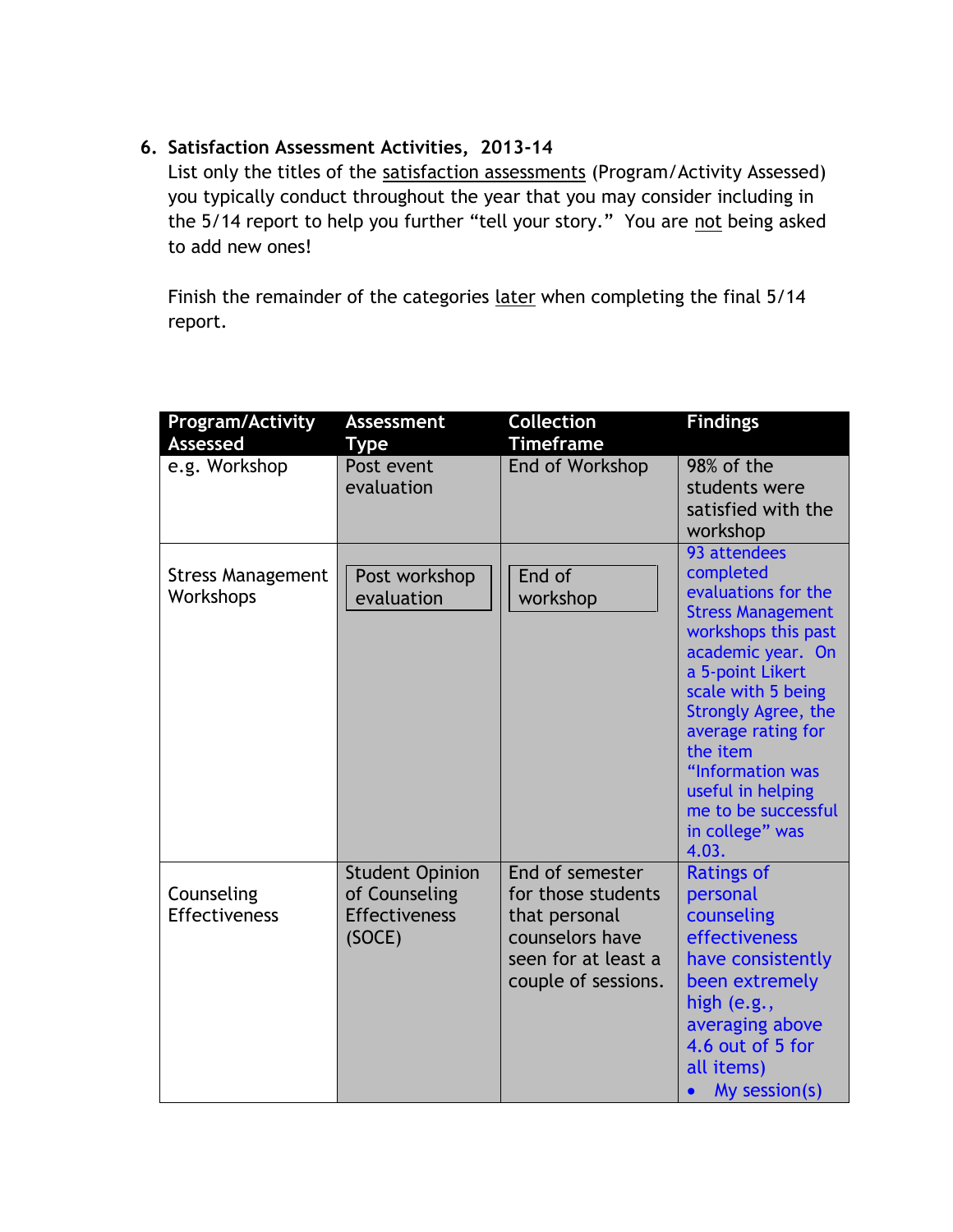|                             |                                                                                |                                                                                                                                                                 | have been<br>helping me to<br>be a better<br>student=4.6<br>Helped me<br>$\bullet$<br>resolve some<br>of my<br>problems=4.6<br>Helped me<br>$\bullet$<br>understand my<br>$issues=4.8$                                                                                                                                                                                                                                                                                                                           |
|-----------------------------|--------------------------------------------------------------------------------|-----------------------------------------------------------------------------------------------------------------------------------------------------------------|------------------------------------------------------------------------------------------------------------------------------------------------------------------------------------------------------------------------------------------------------------------------------------------------------------------------------------------------------------------------------------------------------------------------------------------------------------------------------------------------------------------|
| Counseling<br>Effectiveness | <b>Student Opinion</b><br>of Educational<br>Counseling<br><b>Effectiveness</b> | Collected during a<br>two week period<br>some time in the<br>middle of<br>semester, for<br>students who came<br>in and met with an<br>educational<br>counselor. | Student rating of<br>educational<br>counseling<br>effectiveness<br>have also<br>consistently been<br>extremely high<br>(e.g., averaging<br>above 4.5 out of 5<br>for all items):<br>Was helpful in<br>explaining<br><b>University</b><br>policies and<br>procedures=4.<br>Helped me<br>$\bullet$<br>with making<br>decisions or<br>provided me<br>with more<br>information so<br>I could make<br>the decision<br>later=4.9<br><b>Assisted me</b><br>with<br>developing<br>reasonable<br>educational<br>goals=4.9 |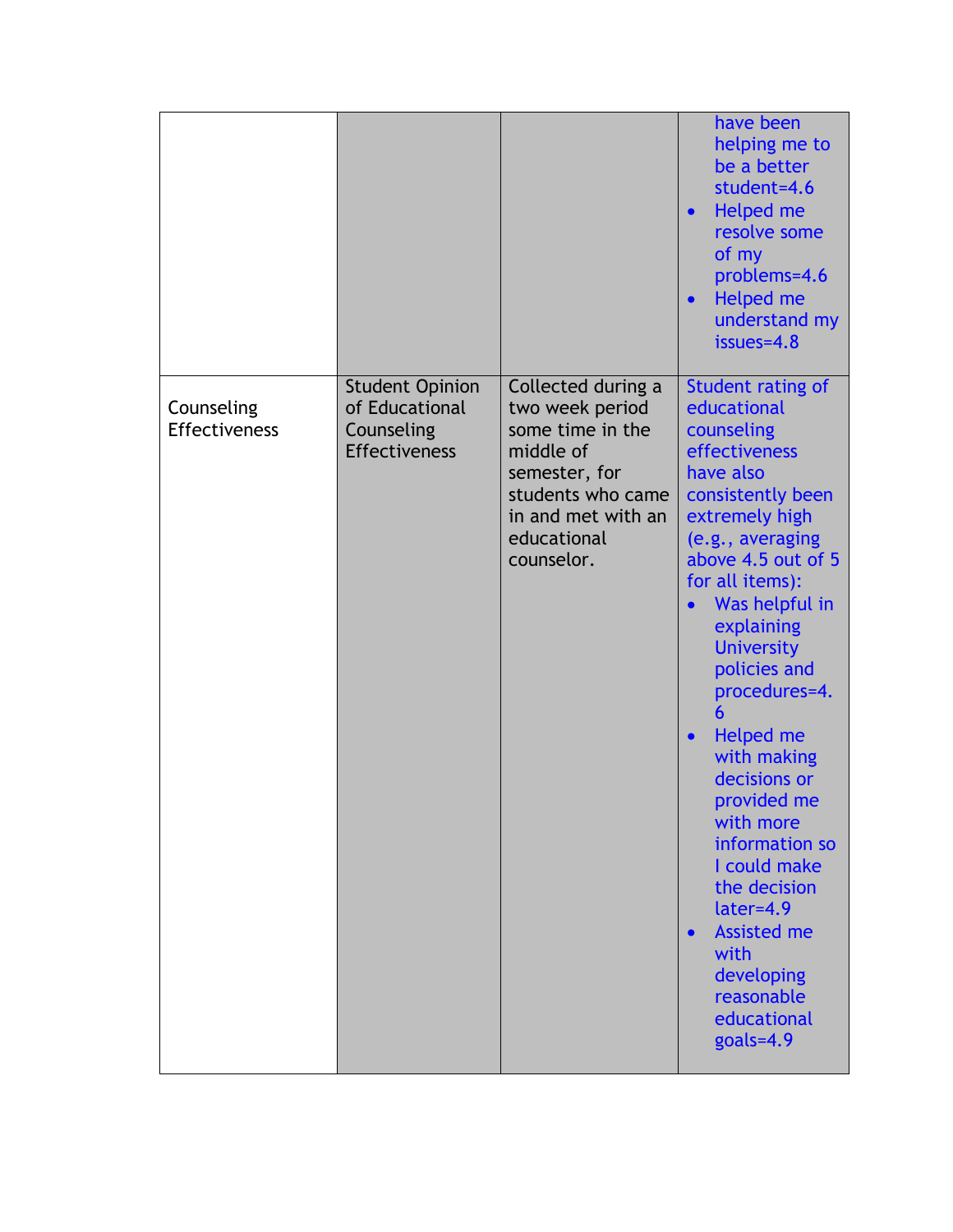# **7. Learning Outcomes**

If your unit or program is already assessing some learning outcomes, please list them below under Learning Outcome. List Learning Outcomes that you may consider including in the 5/14 report which will help you further "tell your story." Learning outcomes can be: new knowledge, skills, or behaviors which students are expected to gain.

Finish the remainder of the categories later when completing the final 5/14 report.

| Learning                                                                                                                                                                                                                                 | Method/Measur               | <b>Findings/Conclusion</b>                                                                                                                                                                                                                                                                                 | <b>Recommendations/Nex</b>                                                                                               |
|------------------------------------------------------------------------------------------------------------------------------------------------------------------------------------------------------------------------------------------|-----------------------------|------------------------------------------------------------------------------------------------------------------------------------------------------------------------------------------------------------------------------------------------------------------------------------------------------------|--------------------------------------------------------------------------------------------------------------------------|
| <b>Outcome</b>                                                                                                                                                                                                                           | е                           | S                                                                                                                                                                                                                                                                                                          | t Steps                                                                                                                  |
| e.g.<br>Learning<br>Outcome<br>Description:<br>After<br>participatin<br>g in a<br>Graduation<br>Workshop,<br>80% of the<br>attendees<br>will be able<br>to list the 3<br>steps for<br>graduation<br>application<br>on the post-<br>test. | Pre and Post<br><b>Test</b> | 75% of the attendees<br>met the learning<br>outcome                                                                                                                                                                                                                                                        | Revise the workshop<br>content to include<br>audience participation<br>to include different<br>types of learning styles. |
| After<br>participatin<br>g in a Stress<br>Managemen<br>t Workshop,<br>80% of the<br>attendees<br>will be able<br>to list 2<br>stress<br>managemen<br>t techniques                                                                        | Post-survey<br>instrument   | 70% of attendees who<br>completed evaluations<br>were able to identify<br>at least 1 stress<br>management<br>technique that they<br>learned. There were<br>very few who identify<br>2 or more techniques,<br>and several only listed<br>that they "learned<br>relaxation techniques"<br>without specifics. | Revise the item to<br>specify "at least 2<br>specific techniques"<br>instead of the<br>current "1-2 skills."             |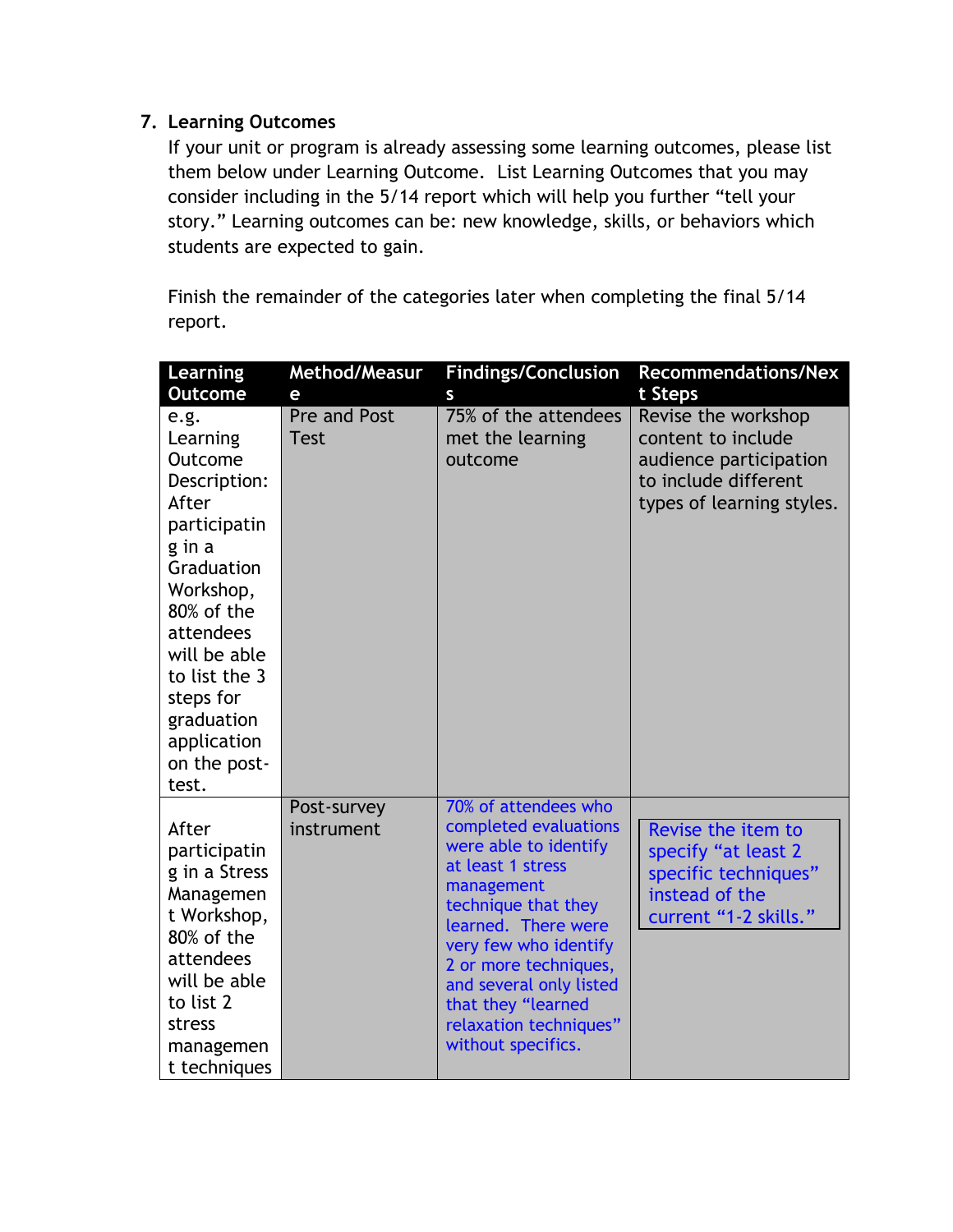### **8a. Applied Knowledge Learning Outcome**

**(minimum of one required of all departments.)**

Describe your outcome related to applied knowledge, the definition of which includes:

- 1. Ability to integrate theory, practice & problem solving to address real world problems,
- 2. Apply knowledge and skills to new settings or address complex problems,
- **3.** Work productively as individuals or in groups.

**Given our departmental goal of helping students to develop skills to improve their well being and to resolve life crises, students learning skills to manage their stress will:** 

- 1. Reduce their cognitive and emotional reactivity in the face of academic and life stressors.; and,
- 2. Have learned the coping skills to resolve life/real-world problems.

### **8b. Assessment Method/Measure**

Indicate the type of assessment method and measure you intend to use to assess your learning outcome.

When you have developed the measure, please forward a draft of the tool you hope to use in your LOBA to cheryl.allmen@sjsu.edu

e.g., "Direct Measure: pre and post-tests."

## ☐ **Indirect Assessment**

relies on self-report of learning by the participant.

- x surveys
- $\Box$  questionnaires
- $\Box$  interviews
- $\Box$  quizzes
- $\Box$  focus groups
- $\Box$  student records
- $\Box$  follow up studies
- ☐ Other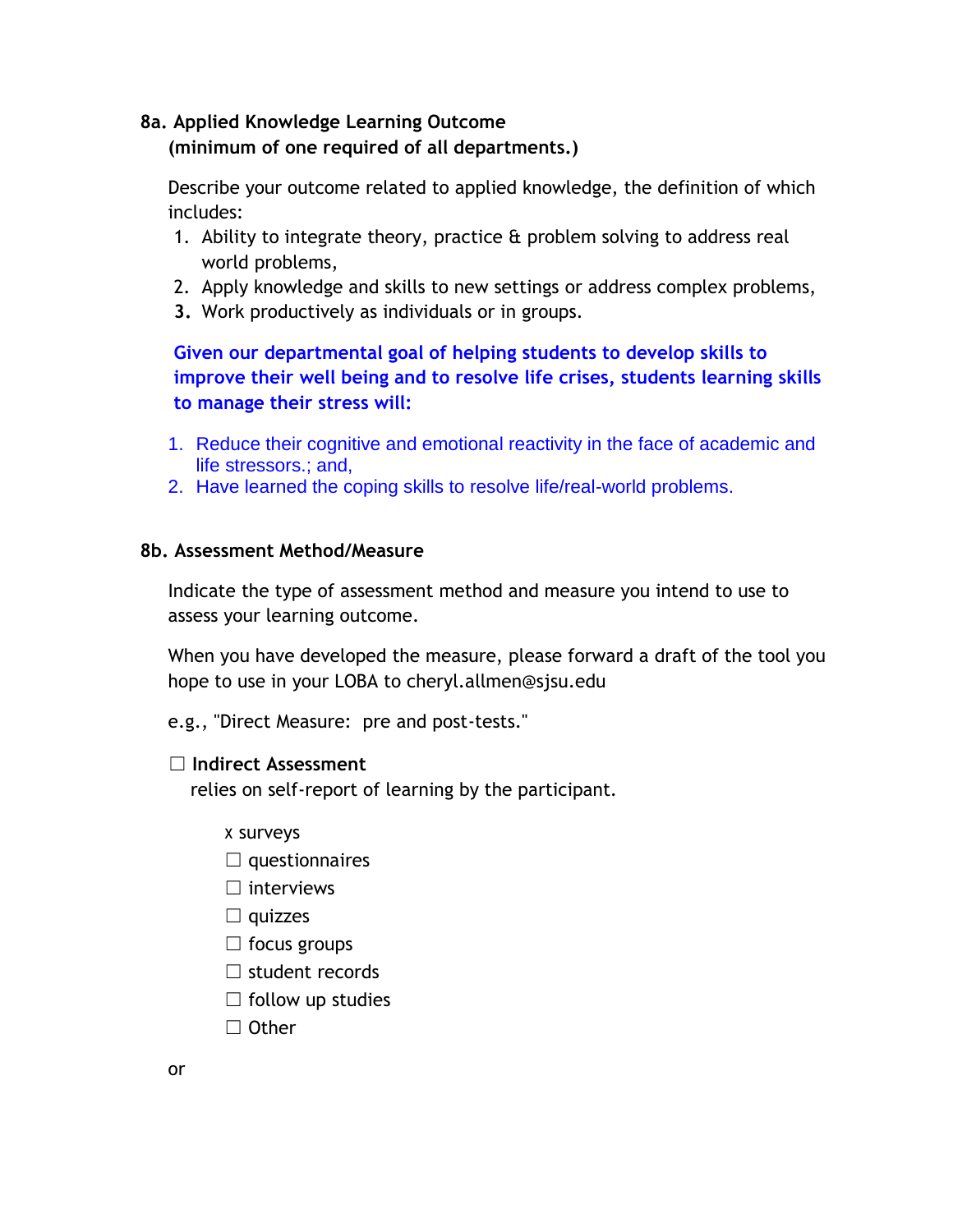#### ☐ **Direct Assessment**

 revealed by independent validation of tangible, observable products of student learning.

 $\Box$  pre and post tests

 $\Box$  essays

 $\Box$  case study performance

 $\Box$  oral examples

rubrics standardized exams

 $\Box$  behavioral observations

 $\Box$  externally-reviewed projects

□Other

#### **8c. \*\*Findings/Conclusions (due 5/14)**

Once your LOBA has occurred and you are analyzing the results, you will be asked to explain the following briefly in a paragraph each:

1. Here's where we started and this is what we did.

CS started with satisfaction-only assessments for both workshops and individual counseling sessions, and had an item for certain workshops that somewhat tapped into learning outcome ("Please list something you learned and will use from this workshop"). Many of our workshops and individual counseling sessions do not tap into learning outcomes.

#### 2. This is what happened.

We revised the above item to "Please list 1-2 skills you learned and will use from this workshop."

3. This is what we discovered and this is the evidence.

Most of the workshop attendees opted to complete only 1 skill that they learned, some listing very generic information (e.g., I learned that stress management involves all 5 senses).